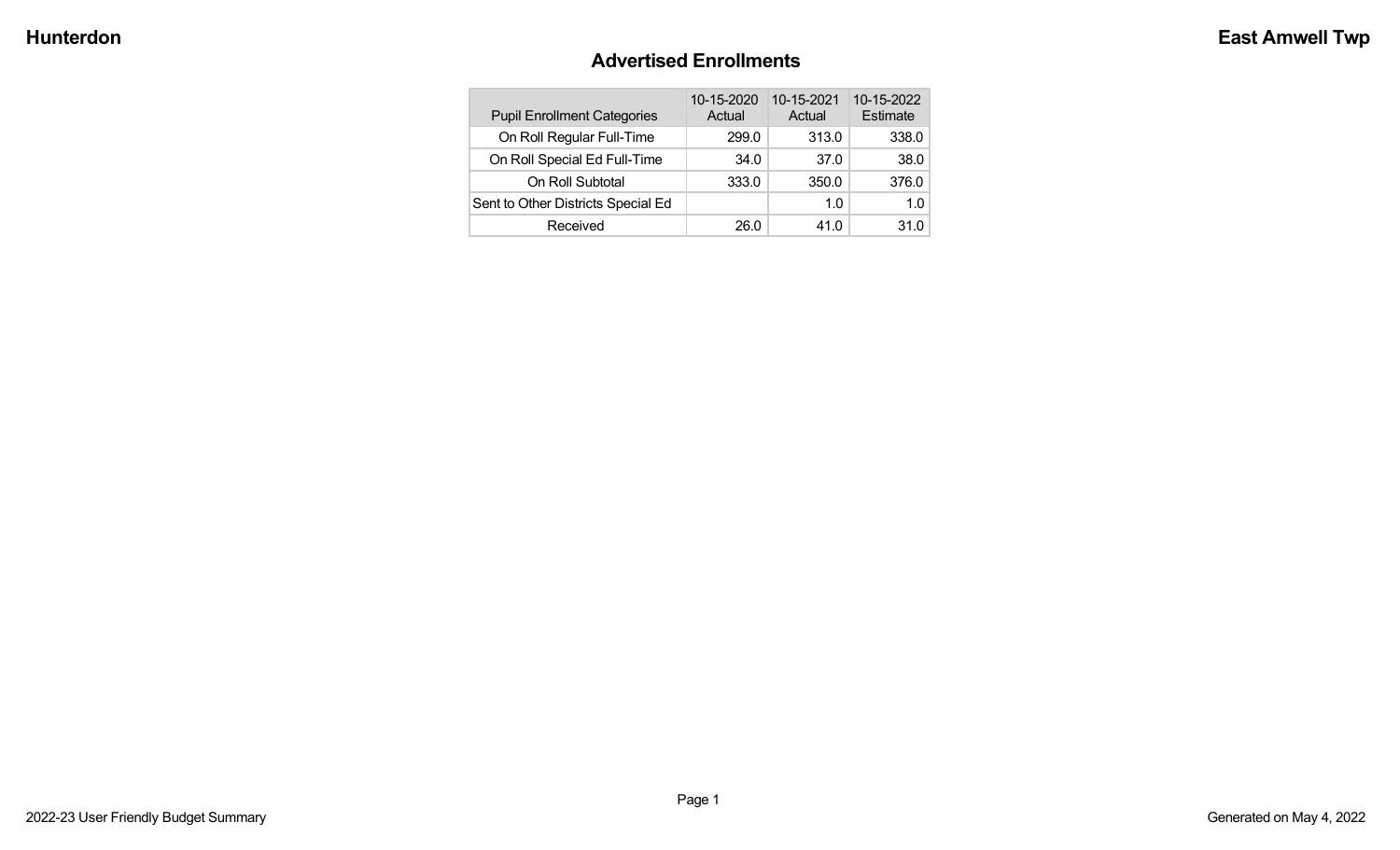#### **Advertised Revenues**

| <b>Budget Category</b>                           | <b>Description</b>                                                         |           | 2020-21<br>Actual | 2021-22<br>Revised   | 2022-23<br>Proposed |
|--------------------------------------------------|----------------------------------------------------------------------------|-----------|-------------------|----------------------|---------------------|
|                                                  | Local Tax Levy                                                             | 10-1210   | 7,349,926         | 7,625,549            | 7,963,158           |
| <b>General Fund Revenues from Local Sources</b>  | <b>Total Tuition</b>                                                       | 10-1300   | 150,455           | 157,000              | 242,700             |
|                                                  | Rents and Royalties                                                        | 10-1910   | 6,250             | 6,000                | 6,500               |
|                                                  | <b>Unrestricted Miscellaneous Revenues</b>                                 | 10-1XXX   | 14,134            | 6,500                | 6,500               |
|                                                  | <b>Other Restricted Miscellaneous Revenues</b>                             | $10-1XXX$ | 21,500            | $\Omega$             | $\mathbf 0$         |
|                                                  | <b>Total Revenues from Local Sources</b>                                   |           | 7,542,265         | 7,795,049            | 8,218,858           |
|                                                  | <b>School Choice Aid</b>                                                   | 10-3116   | 327,384           | 328,968              | 336,336             |
|                                                  | <b>Categorical Transportation Aid</b>                                      | 10-3121   | 181,957           | 181,957              | 181,957             |
|                                                  | <b>Extraordinary Aid</b>                                                   | 10-3131   | 112,320           | $\overline{0}$       | $\mathbf 0$         |
|                                                  | <b>Categorical Special Education Aid</b>                                   | 10-3132   | 280,435           | 278,219              | 257,598             |
| <b>General Fund Revenues from State Sources</b>  | <b>Categorical Security Aid</b>                                            | 10-3177   | 37,939            | 37,939               | 37,939              |
|                                                  | <b>Adjustment Aid</b>                                                      | 10-3178   | 24,115            | $\Omega$             | $\Omega$            |
|                                                  | <b>Other State Aids</b>                                                    | 10-3XXX   | 2,320             | $\mathbf 0$          | $\mathbf 0$         |
|                                                  | State Reimbursements from Securing Our Childrens Future Bond Act           | 10-3256   | $\Omega$          | 16,882               | $\mathbf 0$         |
|                                                  | <b>Total Revenues from State Sources</b>                                   |           | 966,470           | 843,965              | 813,830             |
|                                                  | <b>Budgeted Fund Balance-Operating Budget</b>                              | 10-303    | 95,905            | 324,079              | 115,398             |
|                                                  | Withdrawal from Capital Reserve for Excess Cost and Other Capital Projects | 10-309    | 94,663            | 894,837              | $\Omega$            |
| <b>General Fund Revenues from Other Sources</b>  | Withdrawal from Maintenance Reserve                                        | 10-310    | 36,460            | 26,585               | 147,000             |
|                                                  | <b>Adjustment for Prior Year Encumbrances</b>                              |           | $\Omega$          | 181,477              | 0                   |
|                                                  | Actual Revenues (Over)/Under Expenditures                                  |           | $-342,920$        | $\Omega$             | $\mathbf 0$         |
| <b>General Fund Revenues</b>                     | <b>Total Operating Budget</b>                                              |           | 8,392,843         | 10,065,992 9,295,086 |                     |
| Special Revenue Fund Revenues from Local Sources | <b>Student Activity Fund Revenue</b>                                       | 20-1760   | 11,870            | 0                    | 0                   |
|                                                  | <b>Total Revenues from Local Sources</b>                                   | 20-1XXX   | 11,870            | $\Omega$             | $\mathbf 0$         |
|                                                  | SDA Emergent Needs and Capital Maintenance In School Districts             | 20-3257   | $\mathbf{0}$      | 7,608                | $\mathbf 0$         |
| Special Revenue Fund Revenues from State Sources | <b>Total Revenues from State Sources</b>                                   |           | $\Omega$          | 7,608                | 0                   |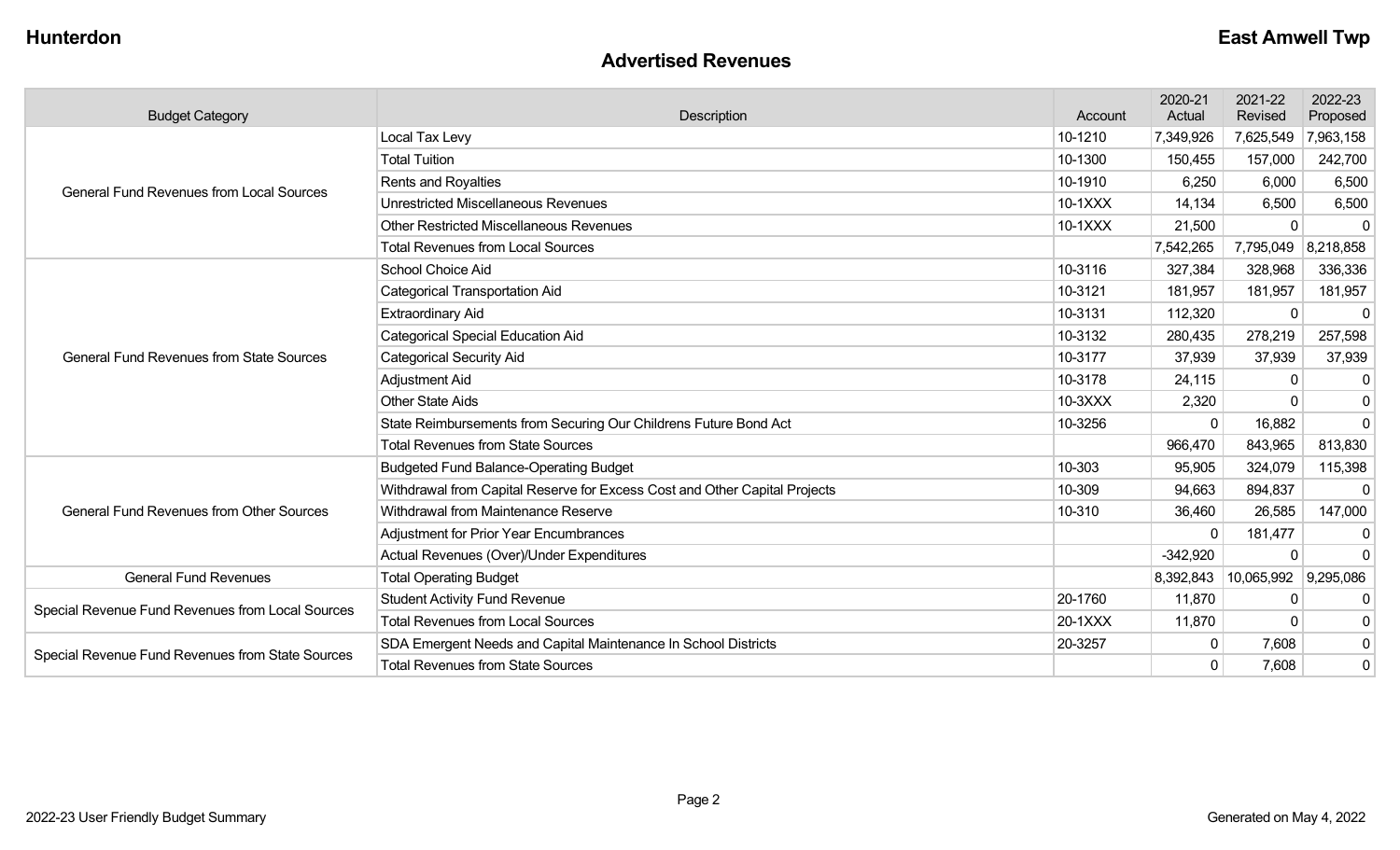### **Advertised Revenues**

| <b>Budget Category</b>                                | <b>Description</b>                                                                                      | Account      | 2020-21<br>Actual | 2021-22<br>Revised                 | 2022-23<br>Proposed |
|-------------------------------------------------------|---------------------------------------------------------------------------------------------------------|--------------|-------------------|------------------------------------|---------------------|
|                                                       | Title I                                                                                                 | 20-4411-4416 | 19,880            | 16,861                             | 13,489              |
|                                                       | Title II                                                                                                | 20-4451-4455 | 5,214             | 4,599                              | 3,679               |
|                                                       | Title III                                                                                               | 20-4491-4494 | $\Omega$          | 200                                | 160                 |
|                                                       | Title IV                                                                                                | 20-4471-4474 | 12,654            | 10,000                             | 10,000              |
|                                                       | <b>ARP-IDEA Preschool</b>                                                                               | 20-4409      | $\mathbf{0}$      | 1,272                              | 0                   |
|                                                       | <b>ARP-IDEA Basic</b>                                                                                   | 20-4419      | $\Omega$          | 14,911                             | $\overline{0}$      |
|                                                       | IDEA Part B (Handicapped)                                                                               | 20-4420-4429 | 99,067            | 95,369                             | 76,292              |
|                                                       | ARP-ESSER Subgrant-Accelerated Learning Coaching and Educator Support Grant                             | 20-4541      | $\Omega$          | 11,860                             | 22,583              |
|                                                       | ARP-ESSER Subgrant-Evidence-Based Summer Learning and Enrichment Activities Grant                       | 20-4542      | $\mathbf 0$       | $\mathbf 0$                        | 19,595              |
| Special Revenue Fund Revenues from Federal<br>Sources | ARP-ESSER Subgrant-Evidence-Based Comprehensive Beyond the School Day Activities Grant                  | 20-4543      | $\mathbf{0}$      | 13,008                             | 12,278              |
|                                                       | ARP-ESSER Subgrant-New Jersey Tiered System of Supports (NJTSS) Mental Health Support Staffing<br>Grant | 20-4544      | $\Omega$          | 3,000                              | 4,000               |
|                                                       | <b>ARP-ESSER</b>                                                                                        | 20-4540      | $\Omega$          | 26,040                             | 75,398              |
|                                                       | <b>CARES Act Education Stabilization Fund</b>                                                           | 20-4530      | 16,766            | $\mathbf{0}$                       | $\mathbf 0$         |
|                                                       | Coronavirus Relief Fund (CRF)                                                                           | 20-4532      | 14,069            | $\mathbf{0}$                       | $\overline{0}$      |
|                                                       | <b>CRRSA Act-ESSER II</b>                                                                               | 20-4534      | 250               | 33,800                             | 31,367              |
|                                                       | <b>CRRSA Act-Learning Acceleration Grant</b>                                                            | 20-4535      |                   | 16,257                             | 8,743               |
|                                                       | Other                                                                                                   | 20-4XXX      | 29,052            | 47,778                             | 30,292              |
|                                                       | <b>CRRSA Act-Mental Health Grant</b>                                                                    | 20-4536      |                   | 24,500                             | 20,250              |
|                                                       | <b>Total Revenues from Federal Sources</b>                                                              |              | 196,952           | 319,455                            | 328,126             |
| Special Revenue Fund Revenues                         | <b>Total Grants and Entitlements</b>                                                                    |              | 209,667           | 327,063                            | 328,126             |
| Debt Service Fund Revenues from Local Sources         | Local Tax Levy                                                                                          | 40-1210      | 196,153           | 198,192                            | 195,709             |
|                                                       | <b>Total Revenues from Local Sources</b>                                                                |              | 196,153           | 198,192                            | 195,709             |
| Debt Service Fund Revenues from State Sources         | Debt Service Aid Type II                                                                                | 40-3160      | 25,097            | 25,358                             | 25,041              |
| Debt Service Fund Revenues from Other Sources         | <b>Total Local Repayment of Debt</b>                                                                    |              | 221,250           | 223,550                            | 220,750             |
| Debt Service Fund Revenues                            | <b>Total Repayment of Debt</b>                                                                          |              | 221,250           | 223,550                            | 220,750             |
| All Fund Revenues                                     | <b>Total Revenues/Sources</b>                                                                           |              | 8,823,760         | 10,616,605 9,843,962               |                     |
| <b>Revenues Net of Transfers</b>                      | <b>Total Revenues/Sources Net of Transfers</b>                                                          |              |                   | 8,823,760   10,616,605   9,843,962 |                     |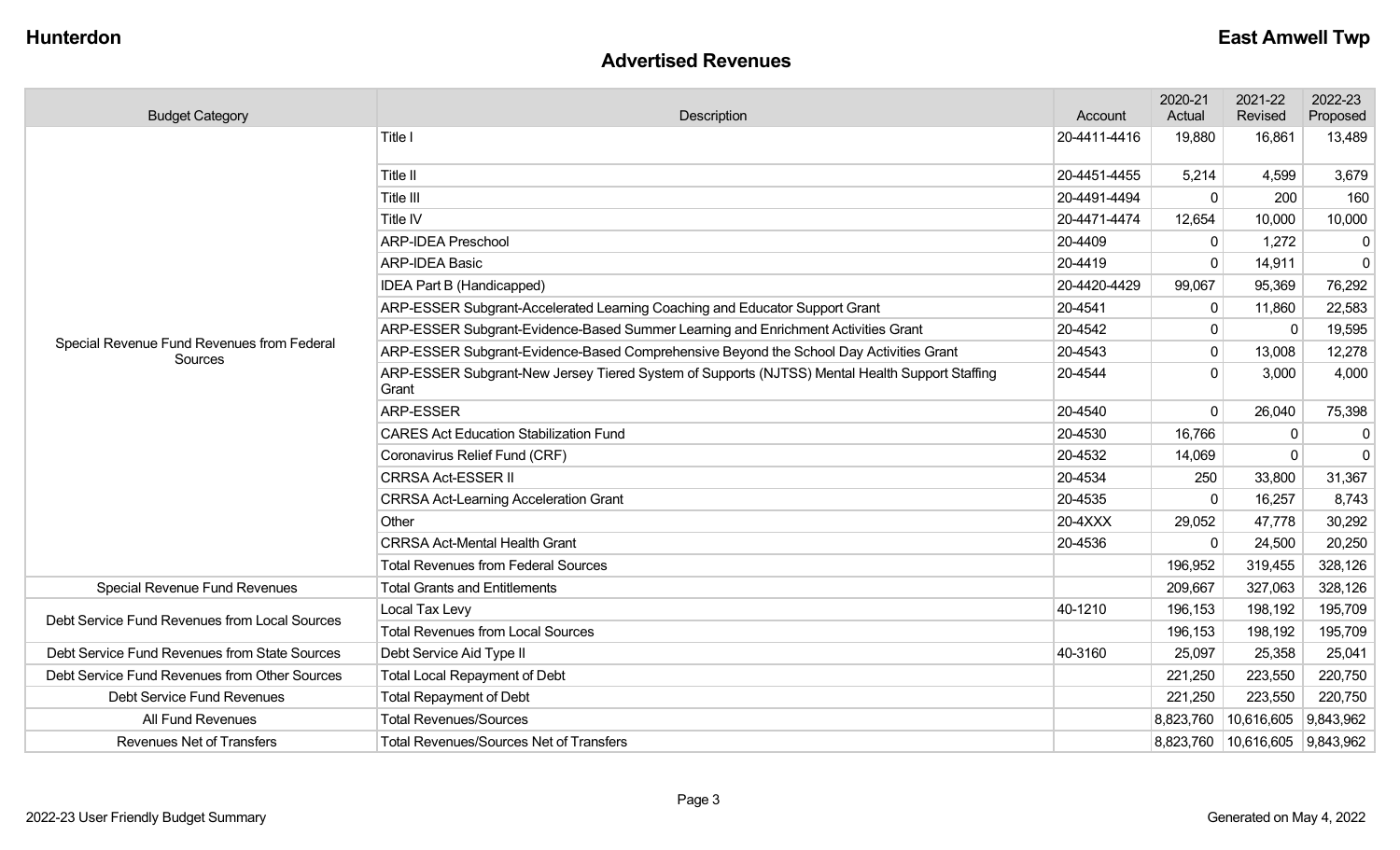## **Advertised Appropriations**

| <b>Budget Category</b>                                  | Description                                                                        | Account        | 2020-21<br>Actual | 2021-22<br>Revised  | 2022-23<br>Proposed |
|---------------------------------------------------------|------------------------------------------------------------------------------------|----------------|-------------------|---------------------|---------------------|
|                                                         | Regular Programs-Instruction                                                       | 11-1XX-100-XXX | 2,809,992         | 2,882,121           | 2,962,301           |
|                                                         | <b>Special Education-Instruction</b>                                               | 11-2XX-100-XXX | 680,361           | 723,435             | 685,569             |
| General Fund Current Expenses for Instruction           | <b>Basic Skills/Remedial-Instruction</b>                                           | 11-230-100-XXX | 54,795            | 85,799              | 89,836              |
|                                                         | School-Sponsored Cocurricular or Extracurricular Activities-Instruction            | 11-401-100-XXX | 10,020            | 60,169              | 53,292              |
|                                                         | School-Sponsored Athletics-Instruction                                             | 11-402-100-XXX | 9,388             | 53,270              | 48,070              |
|                                                         | Undistributed Expenditures-Instruction (Tuition)                                   | 11-000-100-XXX | $\mathbf{0}$      | 169,166             | 196,572             |
|                                                         | Undistributed Expenditures-Health Services                                         | 11-000-213-XXX | 110,250           | 119,090             | 122,636             |
|                                                         | Undistributed Expenditures-Speech, OT, PT and Related Services                     | 11-000-216-XXX | 152,971           | 171,382             | 176,387             |
|                                                         | Undistributed Expenditures-Other Support Services, Students-Extraordinary Services | 11-000-217-XXX | 34,808            | 38,197              | 29,697              |
|                                                         | Undistributed Expenditures-Guidance                                                | 11-000-218-XXX | 102,588           | 107,080             | 108,891             |
|                                                         | Undistributed Expenditures-Child Study Teams                                       | 11-000-219-XXX | 302,745           | 356,179             | 367,124             |
|                                                         | Undistributed Expenditures-Improvement of Instruction Services                     | 11-000-221-XXX | 93,377            | 94,746              | 98,460              |
|                                                         | Undistributed Expenditures-Education Media Services/Library                        | 11-000-222-XXX | 239,706           | 274,237             | 267,596             |
| General Fund Current Expenses for Support Services      | Undistributed Expenditures-Instructional Staff Training Services                   | 11-000-223-XXX | 1,920             | 11,600              | 11,600              |
|                                                         | Undistributed Expenditures-Support Services-General Administration                 | 11-000-230-XXX | 295,911           | 319,502             | 332,565             |
|                                                         | Undistributed Expenditures-Support Services-School Administration                  | 11-000-240-XXX | 160,328           | 171,643             | 160,997             |
|                                                         | <b>Undistributed Expenditures-Central Services</b>                                 | 11-000-251-XXX | 191,910           | 181,077             | 190,063             |
|                                                         | Undistributed Expenditures-Administrative InformationTechnology                    | 11-000-252-XXX | 4,990             | 5,150               | 5,200               |
|                                                         | Undistributed Expenditures-Operation and Maintenance of Plant Services             | 11-000-26X-XXX | 719,934           | 849,906             | 888,999             |
|                                                         | Undistributed Expenditures-Student Transportation Services                         | 11-000-270-XXX | 453,437           | 517,152             | 535,281             |
|                                                         | Personal Services-Employee Benefits                                                | 11-XXX-XXX-2XX | 1,480,778         | 1,883,465           | 1,957,767           |
|                                                         | Undistributed Expenditures-Food Services                                           | 11-000-310-930 | <sup>0</sup>      | 5,000               | 5,000               |
|                                                         | <b>Total Undistributed Expenditures</b>                                            |                | 4,345,653         |                     | 5,274,572 5,454,835 |
| General Fund Current Expenses for Increased<br>Reserves | Increase In Maintenance Reserve                                                    | 10-606         | 36,460            | $\Omega$            | $\Omega$            |
| <b>General Fund Current Expenses</b>                    | <b>Total General Current Expense</b>                                               |                | 7,946,669         | 9,079,366 9,293,903 |                     |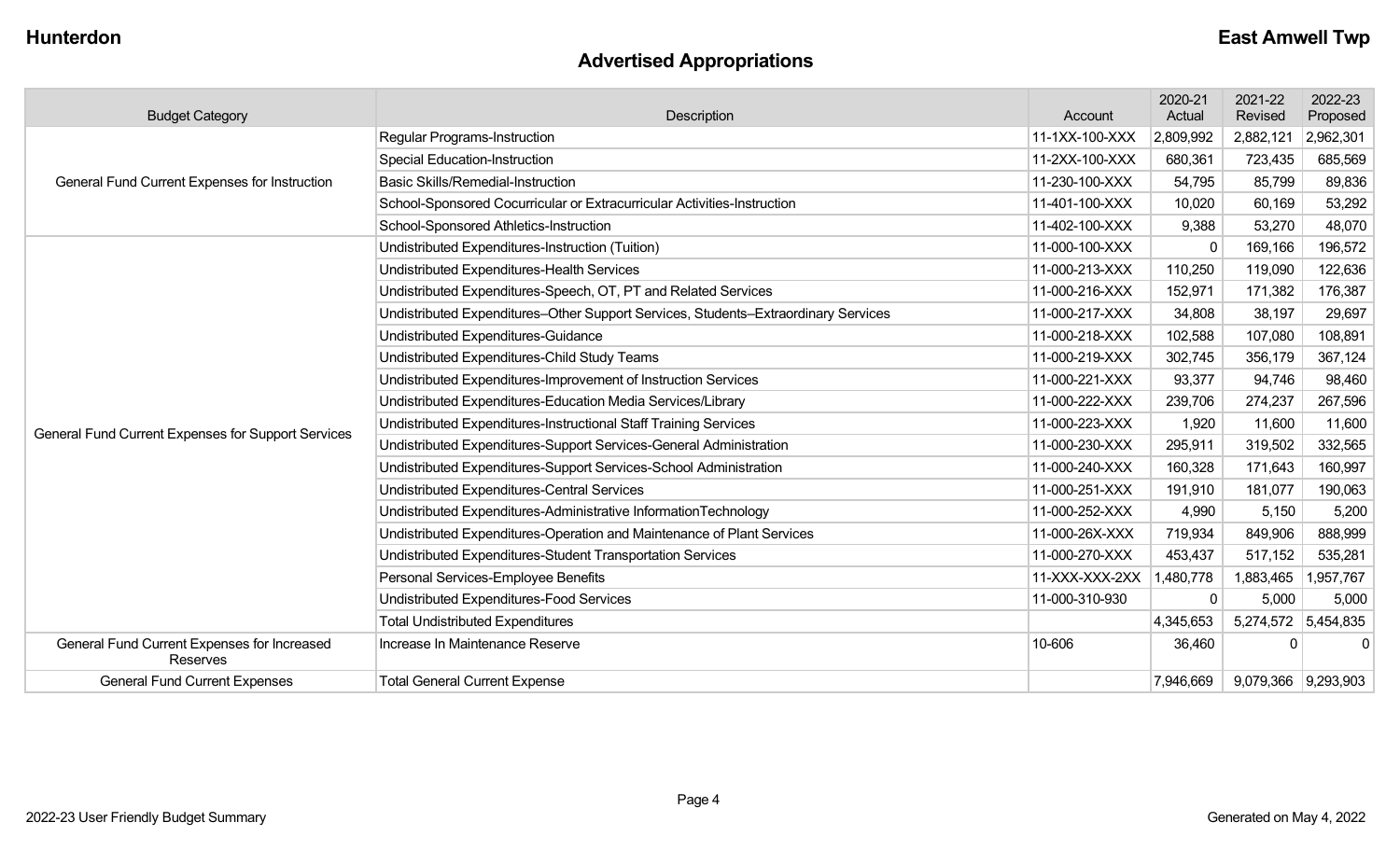## **Advertised Appropriations**

| <b>Budget Category</b>                                    | Description                                                                                             |                | 2020-21<br>Actual | 2021-22<br>Revised   | 2022-23<br>Proposed |
|-----------------------------------------------------------|---------------------------------------------------------------------------------------------------------|----------------|-------------------|----------------------|---------------------|
|                                                           | Facilities Acquisition and Construction Services                                                        | 12-000-400-XXX | 79,174            | 986,626              | 1,183               |
| Capital Outlay                                            | Increase In Capital Reserve                                                                             | 10-604         | 367,000           | $\mathbf 0$          | $\Omega$            |
|                                                           | <b>Total Capital Outlay</b>                                                                             |                | 446,174           | 986,626              | 1,183               |
| <b>General Fund Expenses and Transfers</b>                | <b>General Fund Grand Total</b>                                                                         |                | 8,392,843         | 10,065,992 9,295,086 |                     |
| Special Revenue Fund Expenses for Other State<br>Projects | SDA Emergent Needs and Capital Maintenance In School Districts                                          | 20-492-XXX-XXX | $\Omega$          | 7,608                | 0                   |
| Special Revenue Fund Expenses for State Projects          | <b>Total State Projects</b>                                                                             | 20-XXX-XXX-XXX | $\mathbf{0}$      | 7,608                | $\mathbf 0$         |
|                                                           | Title I                                                                                                 | 20-XXX-XXX-XXX | 19,880            | 16,861               | 13,489              |
|                                                           | Title II                                                                                                | 20-XXX-XXX-XXX | 5,214             | 4,599                | 3,679               |
|                                                           | Title III                                                                                               | 20-XXX-XXX-XXX | $\mathbf{0}$      | 200                  | 160                 |
|                                                           | Title IV                                                                                                | 20-XXX-XXX-XXX | 12,654            | 10,000               | 10,000              |
|                                                           | IDEA Part B (Handicapped)                                                                               | 20-XXX-XXX-XXX | 99,067            | 95,369               | 76,292              |
|                                                           | <b>ARP-IDEA Basic Grant Program</b>                                                                     | 20-223-xxx-xxx | 0                 | 14,911               | 0                   |
|                                                           | ARP-IDEA Preschool Grant Program                                                                        | 20-224-xxx-xxx | $\Omega$          | 1,272                | $\mathbf 0$         |
|                                                           | <b>CARES Act Education Stabilization Fund</b>                                                           | 20-477-XXX-XXX | 16,766            | $\mathbf 0$          | $\mathbf{0}$        |
|                                                           | Other                                                                                                   | 20-XXX-XXX-XXX | 29,052            | 47,778               | 30,292              |
| Special Revenue Fund Expenses for Federal Projects        | Coronavirus Relief Fund (CRF) Grant Program                                                             | 20-479-XXX-XXX | 14,069            | $\mathbf 0$          | $\Omega$            |
|                                                           | CRRSA Act-ESSER II Grant Program                                                                        | 20-483-xxx-xxx | 250               | 33,800               | 31,367              |
|                                                           | <b>CRRSA Act-Learning Acceleration Grant Program</b>                                                    | 20-484-XXX-XXX | $\mathbf{0}$      | 16,257               | 8,743               |
|                                                           | <b>CRRSA Act-Mental Health Grant Program</b>                                                            | 20-485-xxx-xxx | $\mathbf 0$       | 24,500               | 20,250              |
|                                                           | <b>ARP-ESSER Grant Program</b>                                                                          | 20-487-xxx-xxx | $\mathbf{0}$      | 26,040               | 75,398              |
|                                                           | ARP-ESSER Subgrant Accelerated Learning Coaching and Educator Support Grant                             | 20-488-XXX-XXX | $\mathbf{0}$      | 11,860               | 22,583              |
|                                                           | ARP-ESSER Subgrant Evidence-Based Summer Learning and Enrichment Activities Grant                       | 20-489-xxx-xxx | 0                 | $\mathbf 0$          | 19,595              |
|                                                           | ARP-ESSER Subgrant Evidence-Based Comprehensive Beyond the School Day Activities Grant                  | 20-490-xxx-xxx | 0                 | 13,008               | 12,278              |
|                                                           | ARP-ESSER Subgrant New Jersey Tiered System of Supports (NJTSS) Mental Health Support Staffing<br>Grant | 20-491-xxx-xxx | $\Omega$          | 3,000                | 4,000               |
|                                                           | <b>Total Federal Projects</b>                                                                           | 20-XXX-XXX-XXX | 196,952           | 319,455              | 328,126             |
| <b>Special Revenue Fund Expenses</b>                      | <b>Total Special Revenue Funds</b>                                                                      |                | 209,667           | 327,063              | 328,126             |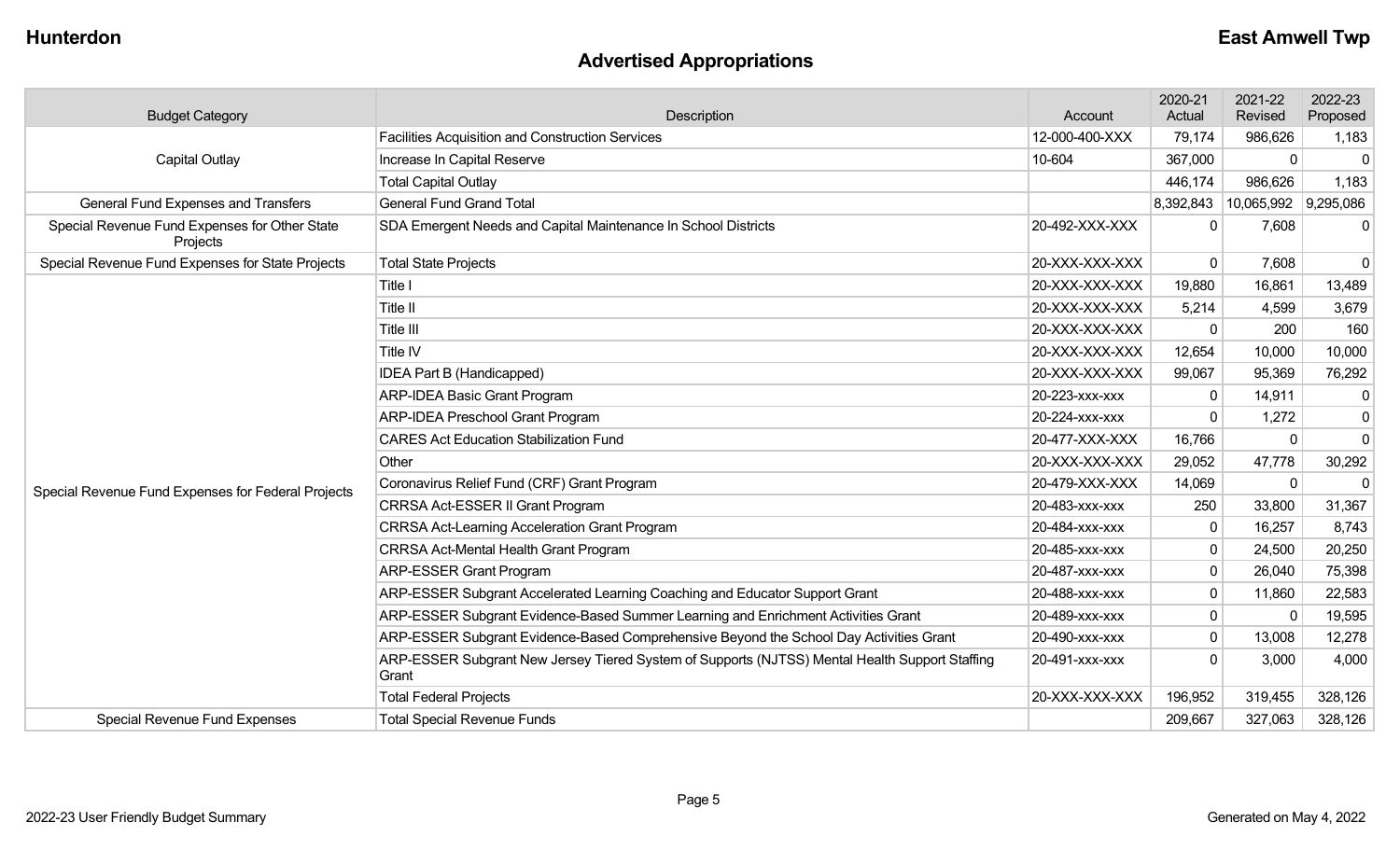# **Advertised Appropriations**

| <b>Budget Category</b>           | Description                                | Account        | 2020-21<br>Actual | 2021-22<br>Revised     | 2022-23<br>Proposed |
|----------------------------------|--------------------------------------------|----------------|-------------------|------------------------|---------------------|
| Debt Service Fund Expenses       | <b>Total Regular Debt Service</b>          | 40-701-510-XXX | 221,250           | 223,550                | 220,750             |
|                                  | <b>Total Debt Service Funds</b>            |                | 221,250           | 223,550                | 220,750             |
| All Fund Expenses                | <b>Total Expenditures/Appropriations</b>   |                | 8,823,760         | $10,616,605$ 9,843,962 |                     |
| <b>Expenses Net of Transfers</b> | <b>Total Expenditures Net of Transfers</b> |                | 8,823,760         | $10,616,605$ 9,843,962 |                     |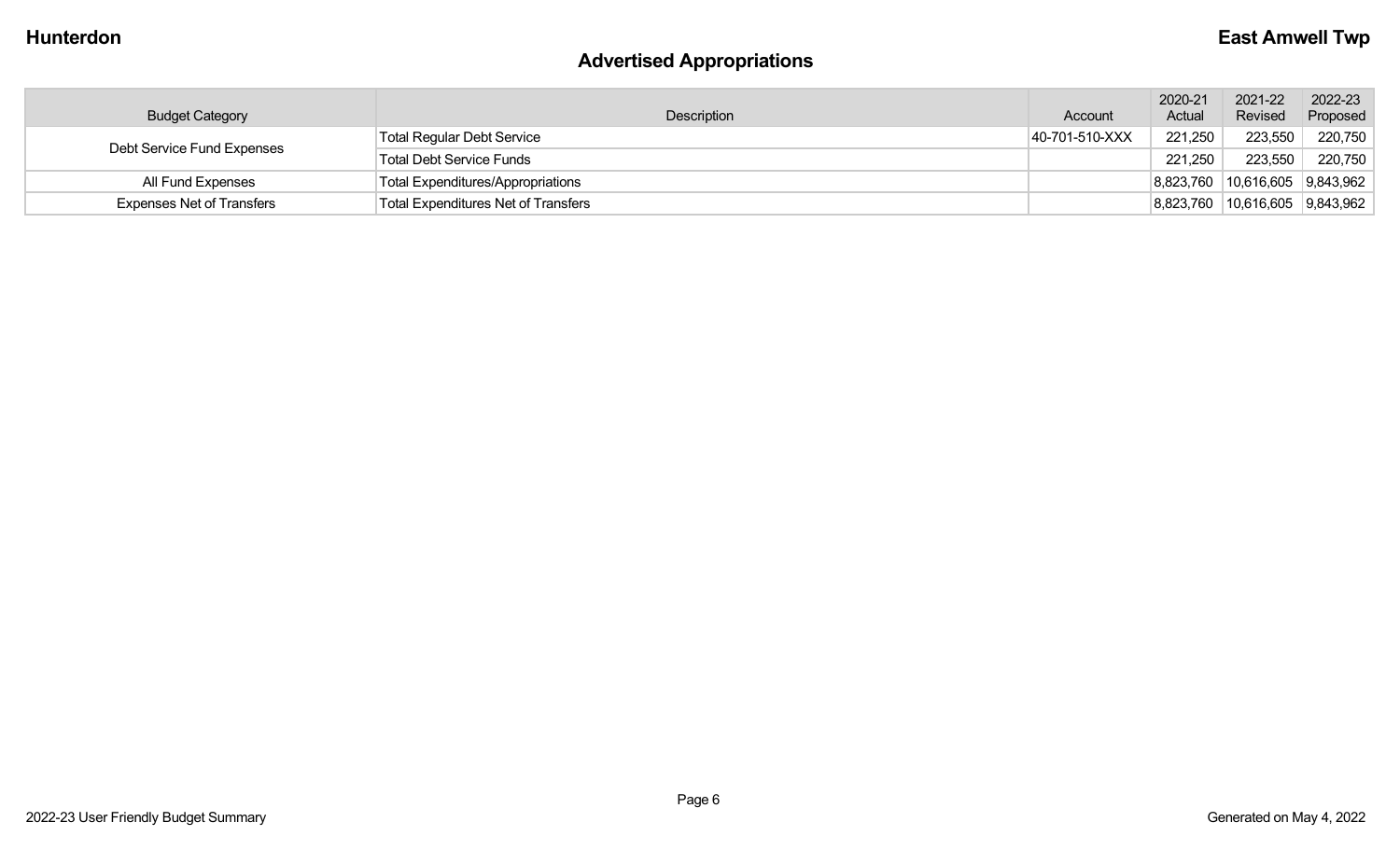## **Advertised Recapitulation of Balances**

| <b>Fund Balance Category</b>                   | <b>Budget Category</b>                                           | Audited<br><b>Balance</b><br>06/30/2020 | Audited<br><b>Balance</b><br>06/30/2021 | Estimated<br><b>Balance</b><br>06/30/2022 | Estimated<br><b>Balance</b><br>06/30/2023 |
|------------------------------------------------|------------------------------------------------------------------|-----------------------------------------|-----------------------------------------|-------------------------------------------|-------------------------------------------|
| Unrestricted                                   | <b>General Operating Budget</b>                                  | 293,840                                 | 429,824                                 | 215,678                                   | 215,678                                   |
|                                                | Repayment of Debt                                                | 0                                       |                                         |                                           | 0                                         |
|                                                | Capital Reserve                                                  | 1,519,777                               | 1,792,114                               | 897,277                                   | 897,277                                   |
|                                                | <b>Adult Education Programs</b>                                  |                                         |                                         |                                           | 0                                         |
|                                                | Maintenance Reserve                                              | 403,660                                 | 403,660                                 | 377,075                                   | 230,075                                   |
|                                                | Legal Reserve                                                    | 205,838                                 | 225,331                                 | 115,398                                   | $\Omega$                                  |
| <b>Restricted for General Operating Budget</b> | Unemployment Fund                                                | 183,473                                 | 183,731                                 | 183,731                                   | 183,731                                   |
|                                                | Tuition Reserve                                                  |                                         |                                         |                                           | 0                                         |
|                                                | <b>Current Expense Emergency Reserve</b>                         | 75,300                                  | 75,300                                  | 75,300                                    | 75,300                                    |
|                                                | Impact Aid Reserve for General Expenses (Sections 8002 and 8003) | 0                                       |                                         |                                           |                                           |
|                                                | Impact Aid Reserve for Capital Expenses (Sections 8007 and 8008) |                                         |                                         |                                           | 0                                         |
| Restricted for Special Revenue Fund            | <b>Student Activity Fund</b>                                     | 29,240                                  | 28,395                                  | 28,395                                    | 28,395                                    |
|                                                | Scholarship Fund                                                 |                                         |                                         |                                           | $\Omega$                                  |
| Restricted for Repayment of Debt               | Restricted for Repayment of Debt                                 | 0                                       |                                         |                                           | 0                                         |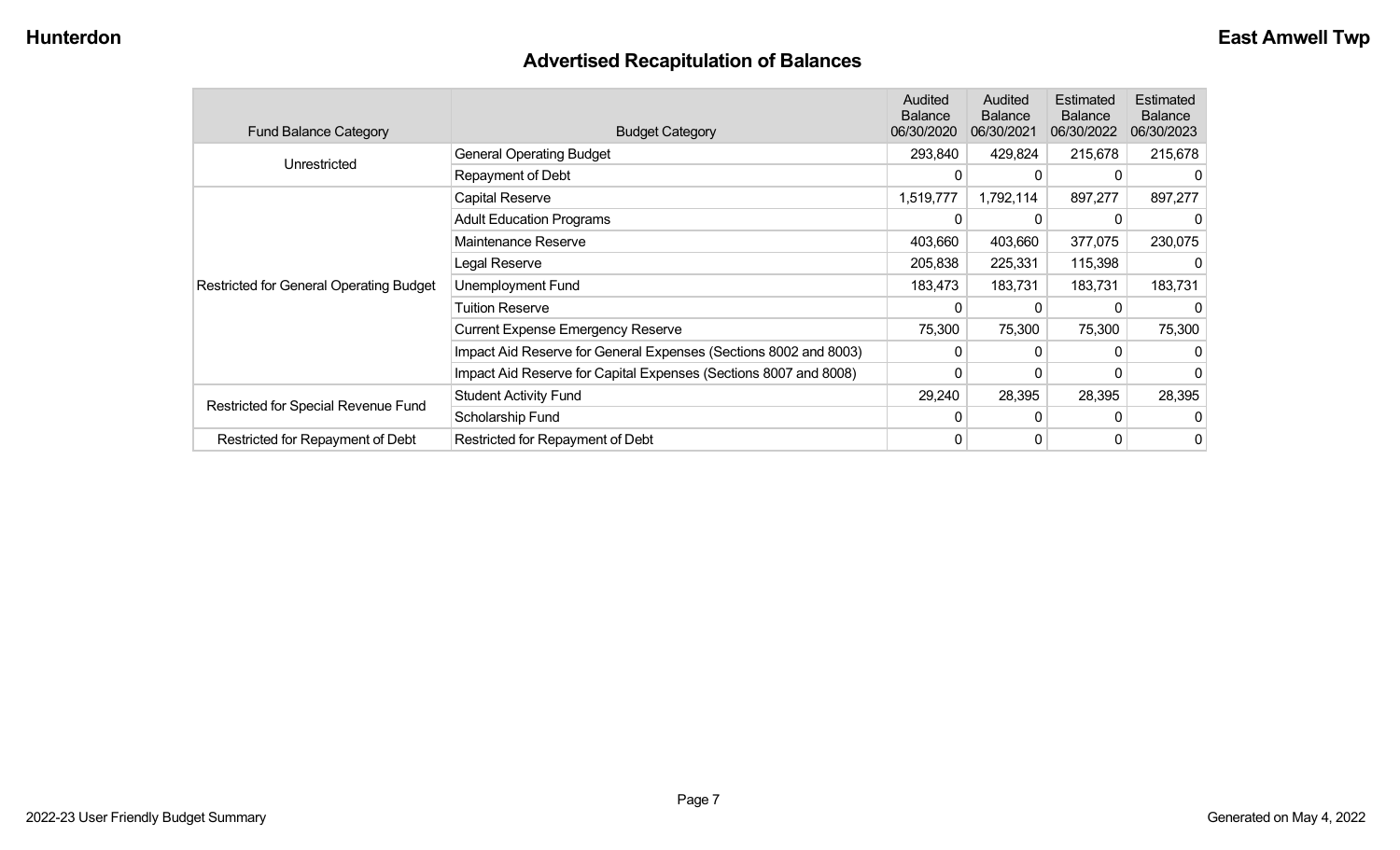#### **Advertised Per Pupil Cost Calculations**

| Per Pupil Cost Calculations                       | 2019-20<br><b>Actual Costs</b> | 2020-21<br><b>Actual Costs</b> | 2021-22<br><b>Original Budget</b> | 2021-22<br><b>Revised Budget</b> | 2022-23<br><b>Proposed Budget</b> |
|---------------------------------------------------|--------------------------------|--------------------------------|-----------------------------------|----------------------------------|-----------------------------------|
| <b>Total Budgetary Comparative Per Pupil Cost</b> | \$20,110                       | \$22,003                       | \$22,139                          | \$23,980                         | \$22,771                          |
| <b>Total Classroom Instruction</b>                | \$12,084                       | \$13,326                       | \$13,126                          | \$14,012                         | \$13,283                          |
| <b>Classroom-Salaries and Benefits</b>            | \$11,392                       | \$12,580                       | \$12,487                          | \$13,313                         | \$12,465                          |
| Classroom-General Supplies and Textbooks          | \$434                          | \$424                          | \$292                             | \$328                            | \$303                             |
| <b>Classroom-Purchased Services</b>               | \$259                          | \$321                          | \$348                             | \$371                            | \$515                             |
| <b>Total Support Services</b>                     | \$3,527                        | \$3,815                        | \$3,996                           | \$4,285                          | \$4,057                           |
| Support Services-Salaries and Benefits            | \$3,033                        | \$3,297                        | \$3,371                           | \$3,592                          | \$3,402                           |
| <b>Total Administrative Costs</b>                 | \$2,177                        | \$2,328                        | \$2,249                           | \$2,422                          | \$2,306                           |
| <b>Administration Salaries and Benefits</b>       | \$1,600                        | \$1,760                        | \$1,742                           | \$1,871                          | \$1,768                           |
| Total Operations and Maintenance of Plant         | \$2,041                        | \$2,448                        | \$2,335                           | \$2,799                          | \$2,739                           |
| Operations and Maintenance-Salaries and Benefits  | \$1,305                        | \$1,421                        | \$1,338                           | \$1,425                          | \$1,398                           |
| <b>Board Contribution to Food Services</b>        | \$0                            | \$0                            | \$13                              | \$14                             | \$13                              |
| <b>Total Extracurricular Costs</b>                | \$264                          | \$68                           | \$399                             | \$426                            | \$354                             |
| <b>Total Equipment Costs</b>                      | \$14                           | \$0                            | \$0                               | \$0                              | \$0                               |
| Legal Costs                                       | \$25                           | \$19                           | \$21                              | \$23                             | \$29                              |
| Employee Benefits as a percentage of salaries*    | 27.92%                         | 29.49%                         | 35.24%                            | 35.19%                           | 36.63%                            |

\*Does not include pension and social security paid by the State on-behalf of the district.

\*\*Federal and State funds in the blended resource school-based budgets.

The information presented in columns 1 through 3 as well as the related descriptions of the per pupil cost calculations are contained in the Taxpayers' Guide to Education Spending and can be found on the Department of Education's Internet website: http://www.state.nj.us/education/guide/. This publication is also available in the board office and public libraries. The same calculations were performed using the 2021-22 revised appropriations and the 2022-23 budgeted appropriations presented in this advertised budget. Total Budgetary Comparative Per Pupil Cost is defined as current expense exclusive of tuition expenditures, transportation, residential costs, and judgments against the school district. For all years it also includes the restricted entitlement aids. With the exception of Total Equipment Cost, each of the other per pupil cost calculations presented is a component of the total comparative per pupil cost, although all components are not shown.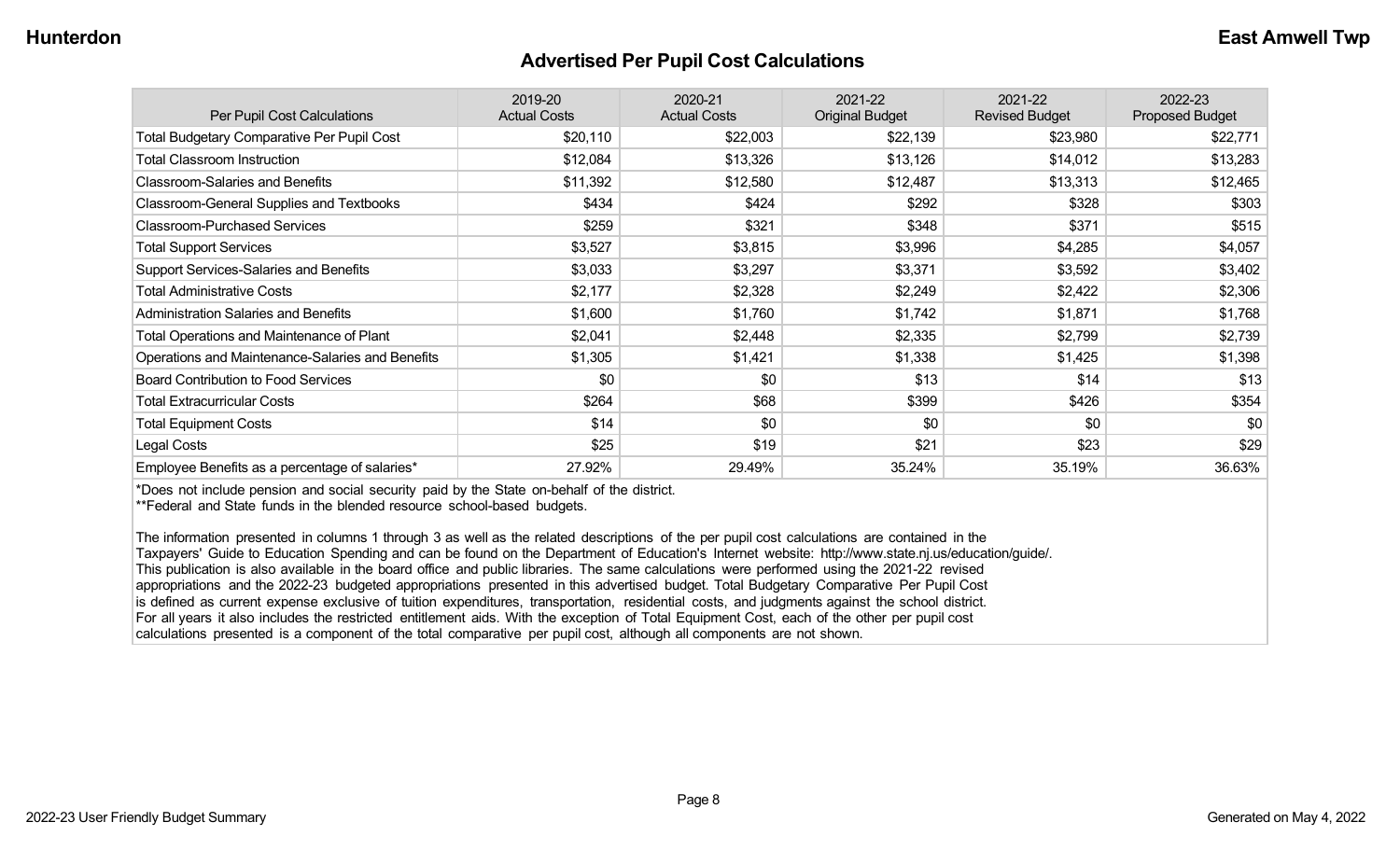#### **Shared Services**

| <b>Shared Service Category Type</b>            | <b>Shared Service Category Description</b>                                          | Amount<br>Saved<br>(Optional) |
|------------------------------------------------|-------------------------------------------------------------------------------------|-------------------------------|
| <b>Business Services</b>                       | <b>SBA/BS Shared with HCESC</b>                                                     | 0                             |
| Insurance Coverages and Benefits               | Provided through NJSIG                                                              | 0                             |
| Municipal/Public Works                         | Custodial and Technology services provided in exchange for snow removal             | 0                             |
| <b>Nursing Services</b>                        | Substitute Nursing Agreement with HCESC                                             | 0                             |
|                                                | Participation in ACES for electric & natural gas services                           | $\mathbf 0$                   |
| <b>Others</b>                                  | Participate in ERATE                                                                | 0                             |
|                                                | Election services in conjunction with HCRHS                                         | 0                             |
| Professional Staff Development                 | Coordinate with local districts and NJSIG; Vector Training and onsite opportunities | 0                             |
| Purchasing                                     | Cooperative Purchasing through HCESC, ESCNJ and State Contracts                     | 0                             |
| Recycling                                      | Participate in Terracycle Program                                                   | 0                             |
| Social Worker/Psychologist                     | Evaluations provided through HCESC when needed                                      | $\mathbf{0}$                  |
|                                                | Additional Counseling Services provided through HCESC                               | 0                             |
| Staffing - Other                               | Speech Therapist shared with Milford Public School through HCESC                    | 0                             |
| <b>Transportation Services, including Fuel</b> | Busing provided through HCRHS, HCESC and/or DVRHS                                   | 0                             |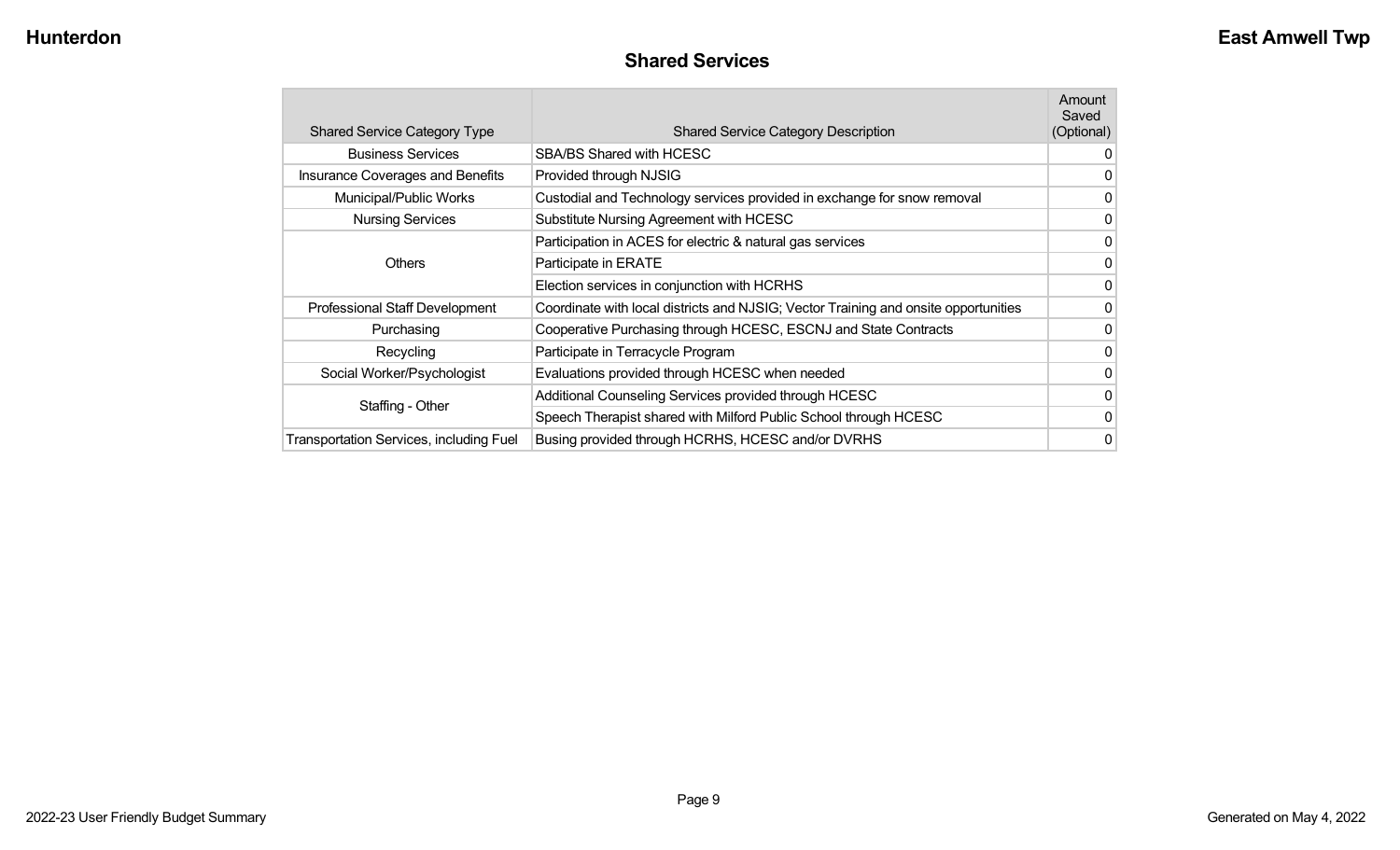#### **Estimated Tax Rates**

| Municipality    | Category                                                                                                           | Amount      |
|-----------------|--------------------------------------------------------------------------------------------------------------------|-------------|
|                 | (A) General Fund School Levy                                                                                       | 7,963,158   |
|                 | (D) Total School Levy                                                                                              | 8,158,867   |
|                 | (B) Estimated Net Taxable Valuation (as of 10/01/21)                                                               | 672,503,140 |
|                 | (H) Estimated Equalized Valuation (as of 10/01/21)                                                                 | 788,799,559 |
| East Amwell Twp | (C) Estimated 2022-23 General Fund School Tax Rate, Without Repayment of Debt or Adjustments=100x(A)/(B)           | 1.1841      |
|                 | (F) Estimated 2022-23 Total School Tax Rate, With Repayment of Debt and Adjustments=100x(D)/(B)                    | 1.2132      |
|                 | (I) Estimated 2022-23 Equalized General Fund School Tax Rate, Without Repayment of Debt or Adjustments=100x(A)/(H) | 1.0095      |
|                 | (L) Estimated 2022-23 Equalized Total School Tax Rate, With Repayment of Debt and Adjustments=100x(D)/(H)          | 1.0343      |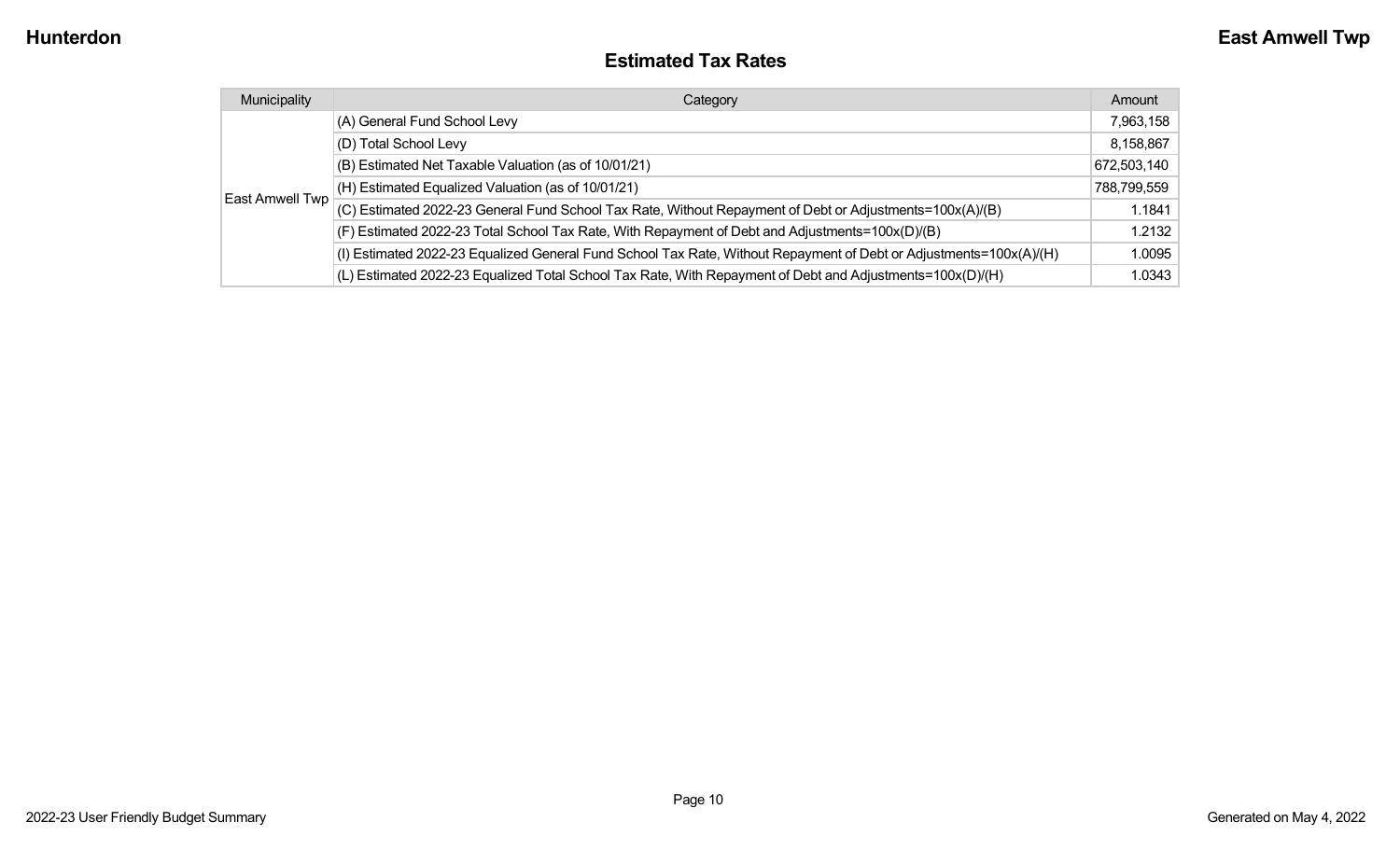| Name                   | Category                                                                                  | Measure                              |
|------------------------|-------------------------------------------------------------------------------------------|--------------------------------------|
|                        | Job Title                                                                                 | Superintendent                       |
|                        | Job Title II                                                                              | None Reported                        |
|                        | <b>Base Annual Salary Amount</b>                                                          | \$188,931                            |
|                        | Full-Time Equivalent (FTE)                                                                | 1.0                                  |
|                        | Shared with Another District?                                                             | N                                    |
|                        | <b>Shared County</b>                                                                      | None Reported                        |
|                        | <b>Shared District</b>                                                                    | None Reported                        |
|                        | <b>Job Title Other District</b>                                                           | None Reported                        |
|                        | Member of Collective Bargaining Unit (CBU)?                                               | N                                    |
|                        | <b>Beginning Date of Contract</b>                                                         | 07/01/20                             |
|                        | <b>End Date of Contract</b>                                                               | 06/30/25                             |
|                        | Contracted Number of Annual Work Days                                                     | 260                                  |
|                        | <b>Contracted Number of Annual Vacation Days</b>                                          | 25                                   |
|                        | <b>Contracted Number of Annual Sick Days</b>                                              | 12                                   |
| <b>Edward Stoloski</b> | Contracted Number of Annual Personal Days                                                 | 3                                    |
|                        | <b>Contracted Number of Annual Consulting Days</b>                                        | $\mathbf{0}$                         |
|                        | Number of Other Contracted Non-Working Days                                               | $\Omega$                             |
|                        | Description of Other Contracted Non-Working Days                                          | None Reported                        |
|                        | <b>Total Allowances Amount</b>                                                            | \$3,400                              |
|                        | <b>Total Bonuses Amount</b>                                                               | \$0                                  |
|                        | <b>Total Stipends Amount</b>                                                              | \$0                                  |
|                        | District Contributions Above Teacher Contract for Insurance (Health, Dental, Life, Other) | \$3,444                              |
|                        | District Contributions Above Teacher Contract for Retirement Plans                        | \$0                                  |
|                        | <b>Total Contractual Post-Employment Benefit Amount</b>                                   | \$33,466                             |
|                        | Contractual Post-Employment Benefit Description of Payout of Sick days                    | Maximum                              |
|                        | Contractual Post-Employment Benefit Description of Payout of Vacation days                | accrues at 2.08 per month x per diem |
|                        | Contractual Post-Employment Benefit Description of Payout of Personal days                | 3 per year, no carry over            |
|                        | Contractual Post-Employment Benefit Description of Other Benefits 1                       | None Reported                        |
|                        | Contractual Post-Employment Benefit Description of Other Benefits 2                       | None Reported                        |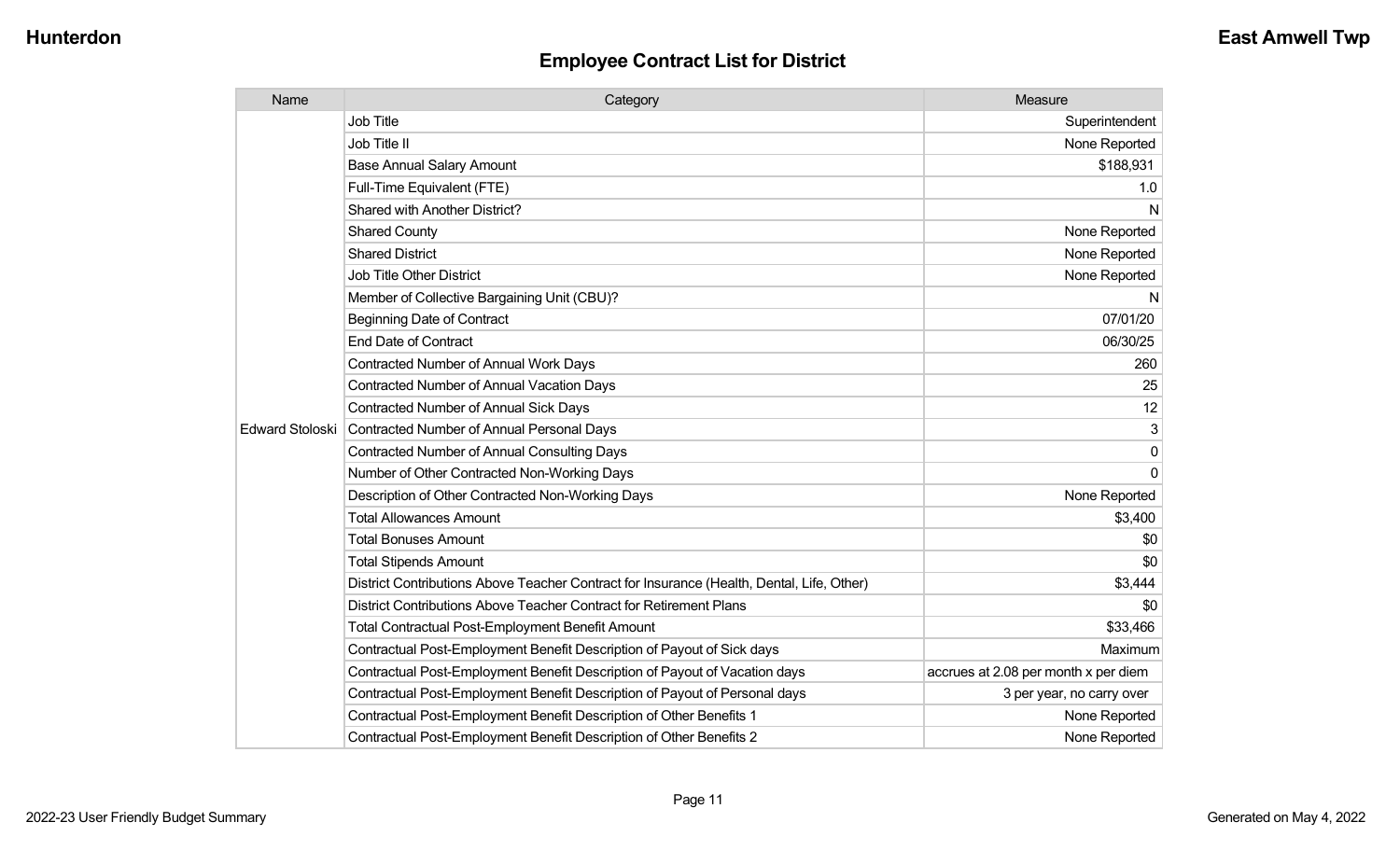| Name                   | Category                                                                                 | Measure       |
|------------------------|------------------------------------------------------------------------------------------|---------------|
|                        | Contractual Post-Employment Benefit Description of Other Benefits 3                      | None Reported |
| <b>Edward Stoloski</b> | <b>Total Other/In-Kind Remuneration Amount</b>                                           | \$0           |
|                        | Description of Other/In-Kind Remuneration Annual Option to Buyback Sick Time in Cash     | None Reported |
|                        | Description of Other/In-Kind Remuneration Annual Option to Buyback Vacation Time in Cash | None Reported |
|                        | Description of Other/In-Kind Remuneration Annual Option to Buyback Personal Time in Cash | None Reported |
|                        | Description of Other/In-Kind Remuneration Annual Option to Other Remuneration 1          | None Reported |
|                        | Description of Other/In-Kind Remuneration Annual Option to Other Remuneration 2          | None Reported |
|                        | Description of Other/In-Kind Remuneration Annual Option to Other Remuneration 3          | None Reported |
|                        | <b>Additional Comment 1</b>                                                              | None Reported |
|                        | <b>Additional Comment 2</b>                                                              | None Reported |
|                        | <b>Additional Comment 3</b>                                                              | None Reported |
|                        | <b>Job Title</b>                                                                         | Other         |
|                        | Job Title II                                                                             | <b>LDTC</b>   |
|                        | <b>Base Annual Salary Amount</b>                                                         | \$90,290      |
|                        | Full-Time Equivalent (FTE)                                                               | 1.0           |
|                        | Shared with Another District?                                                            | N             |
|                        | <b>Shared County</b>                                                                     | None Reported |
|                        | <b>Shared District</b>                                                                   | None Reported |
|                        | Job Title Other District                                                                 | None Reported |
|                        | Member of Collective Bargaining Unit (CBU)?                                              | N             |
| <b>Julie Buskett</b>   | <b>Beginning Date of Contract</b>                                                        | 07/01/21      |
|                        | <b>End Date of Contract</b>                                                              | 06/30/22      |
|                        | <b>Contracted Number of Annual Work Days</b>                                             | 186           |
|                        | <b>Contracted Number of Annual Vacation Days</b>                                         |               |
|                        | Contracted Number of Annual Sick Days                                                    | 10            |
|                        | <b>Contracted Number of Annual Personal Days</b>                                         | 3             |
|                        | <b>Contracted Number of Annual Consulting Days</b>                                       | 0             |
|                        | Number of Other Contracted Non-Working Days                                              | <sup>0</sup>  |
|                        | Description of Other Contracted Non-Working Days                                         | None Reported |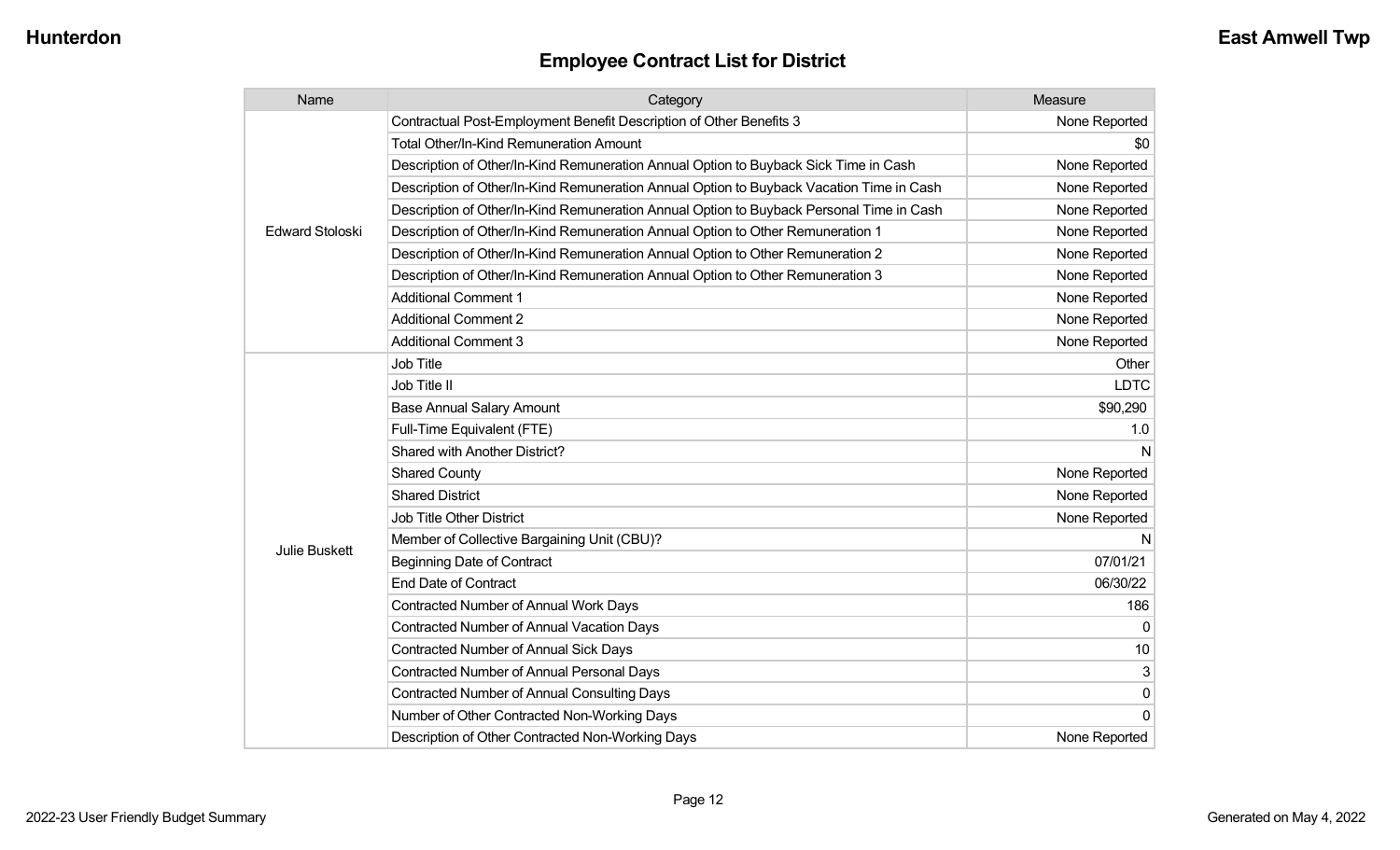| Name                       | Category                                                                                  | Measure                        |
|----------------------------|-------------------------------------------------------------------------------------------|--------------------------------|
|                            | <b>Total Allowances Amount</b>                                                            | \$4,985                        |
|                            | <b>Total Bonuses Amount</b>                                                               | \$0                            |
|                            | <b>Total Stipends Amount</b>                                                              | \$0                            |
|                            | District Contributions Above Teacher Contract for Insurance (Health, Dental, Life, Other) | \$0                            |
|                            | District Contributions Above Teacher Contract for Retirement Plans                        | \$0                            |
|                            | <b>Total Contractual Post-Employment Benefit Amount</b>                                   | \$10,300                       |
|                            | Contractual Post-Employment Benefit Description of Payout of Sick days                    | Maximum                        |
|                            | Contractual Post-Employment Benefit Description of Payout of Vacation days                | Not eligible for vacation days |
| <b>Julie Buskett</b>       | Contractual Post-Employment Benefit Description of Payout of Personal days                | 3 per year, no carryover       |
|                            | Contractual Post-Employment Benefit Description of Other Benefits 1                       | None Reported                  |
|                            | Contractual Post-Employment Benefit Description of Other Benefits 2                       | None Reported                  |
|                            | Contractual Post-Employment Benefit Description of Other Benefits 3                       | None Reported                  |
|                            | <b>Total Other/In-Kind Remuneration Amount</b>                                            | \$0                            |
|                            | Description of Other/In-Kind Remuneration Annual Option to Buyback Sick Time in Cash      | None Reported                  |
|                            | Description of Other/In-Kind Remuneration Annual Option to Buyback Vacation Time in Cash  | None Reported                  |
|                            | Description of Other/In-Kind Remuneration Annual Option to Buyback Personal Time in Cash  | None Reported                  |
|                            | Description of Other/In-Kind Remuneration Annual Option to Other Remuneration 1           | None Reported                  |
|                            | Description of Other/In-Kind Remuneration Annual Option to Other Remuneration 2           | None Reported                  |
|                            | Description of Other/In-Kind Remuneration Annual Option to Other Remuneration 3           | None Reported                  |
|                            | <b>Additional Comment 1</b>                                                               | None Reported                  |
|                            | <b>Additional Comment 2</b>                                                               | None Reported                  |
|                            | <b>Additional Comment 3</b>                                                               | None Reported                  |
|                            | Job Title                                                                                 | <b>Business Administrator</b>  |
|                            | Job Title II                                                                              | <b>Board Secretary</b>         |
|                            | <b>Base Annual Salary Amount</b>                                                          | \$0                            |
| <b>Shared SBA Services</b> | Full-Time Equivalent (FTE)                                                                | 0.6                            |
|                            | Shared with Another District?                                                             | Y                              |
|                            | <b>Shared County</b>                                                                      | 19                             |
|                            | <b>Shared District</b>                                                                    | 2305                           |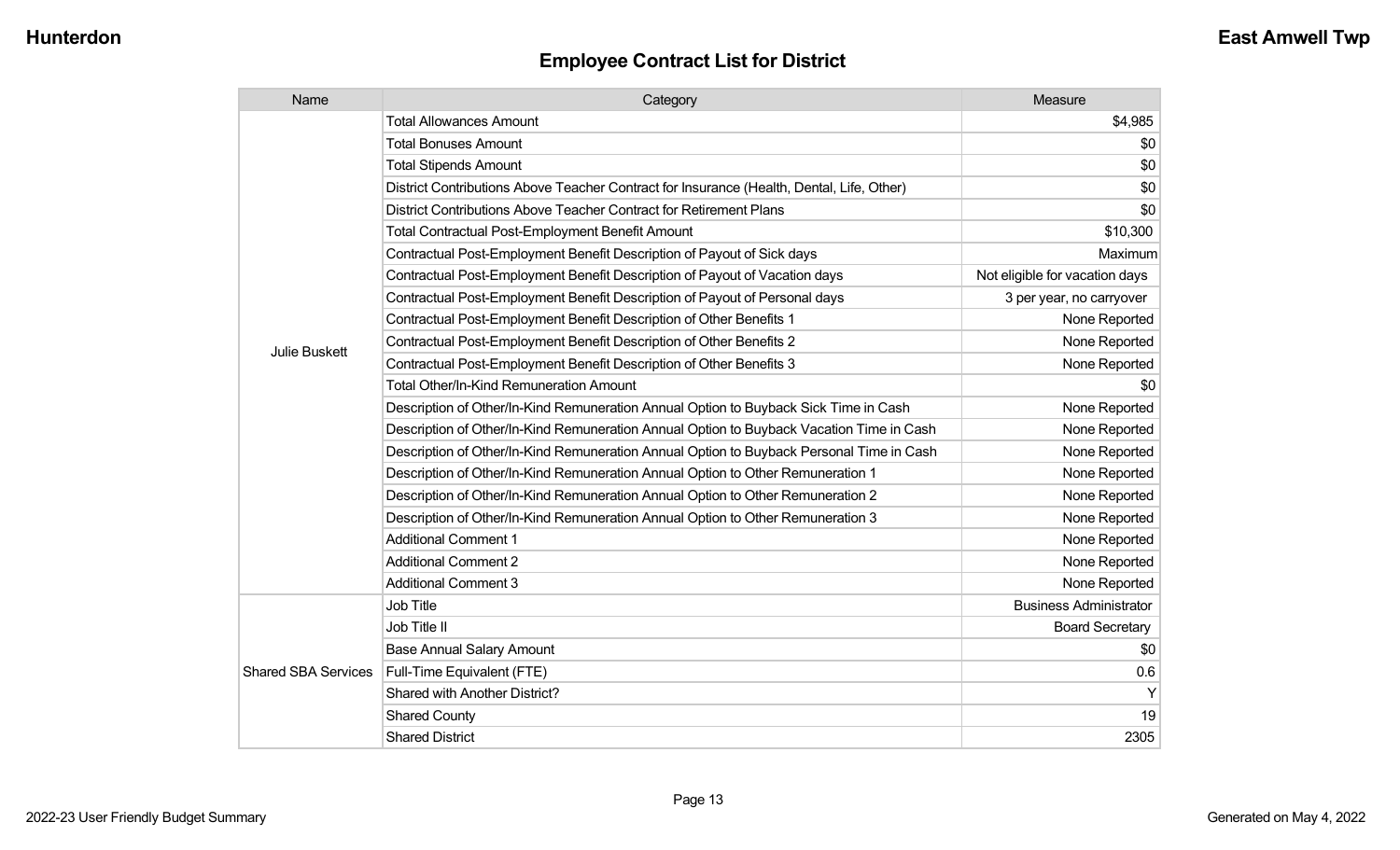| Name                       | Category                                                                                  | Measure                    |
|----------------------------|-------------------------------------------------------------------------------------------|----------------------------|
|                            | <b>Job Title Other District</b>                                                           | SBA/BS                     |
|                            | Member of Collective Bargaining Unit (CBU)?                                               | N                          |
|                            | <b>Beginning Date of Contract</b>                                                         | 07/01/21                   |
|                            | <b>End Date of Contract</b>                                                               | 06/30/22                   |
|                            | Contracted Number of Annual Work Days                                                     | 0                          |
|                            | Contracted Number of Annual Vacation Days                                                 | $\mathbf{0}$               |
|                            | <b>Contracted Number of Annual Sick Days</b>                                              | 0                          |
|                            | Contracted Number of Annual Personal Days                                                 | 0                          |
|                            | Contracted Number of Annual Consulting Days                                               | 0                          |
|                            | Number of Other Contracted Non-Working Days                                               | $\mathbf{0}$               |
|                            | Description of Other Contracted Non-Working Days                                          | None Reported              |
|                            | <b>Total Allowances Amount</b>                                                            | \$0                        |
|                            | <b>Total Bonuses Amount</b>                                                               | \$0                        |
|                            | <b>Total Stipends Amount</b>                                                              | \$0                        |
| <b>Shared SBA Services</b> | District Contributions Above Teacher Contract for Insurance (Health, Dental, Life, Other) | \$0                        |
|                            | District Contributions Above Teacher Contract for Retirement Plans                        | \$0                        |
|                            | <b>Total Contractual Post-Employment Benefit Amount</b>                                   | \$0                        |
|                            | Contractual Post-Employment Benefit Description of Payout of Sick days                    | <b>Shared SBA Services</b> |
|                            | Contractual Post-Employment Benefit Description of Payout of Vacation days                | <b>Shared SBA Services</b> |
|                            | Contractual Post-Employment Benefit Description of Payout of Personal days                | <b>Shared SBA Services</b> |
|                            | Contractual Post-Employment Benefit Description of Other Benefits 1                       | None Reported              |
|                            | Contractual Post-Employment Benefit Description of Other Benefits 2                       | None Reported              |
|                            | Contractual Post-Employment Benefit Description of Other Benefits 3                       | None Reported              |
|                            | <b>Total Other/In-Kind Remuneration Amount</b>                                            | \$0                        |
|                            | Description of Other/In-Kind Remuneration Annual Option to Buyback Sick Time in Cash      | None Reported              |
|                            | Description of Other/In-Kind Remuneration Annual Option to Buyback Vacation Time in Cash  | None Reported              |
|                            | Description of Other/In-Kind Remuneration Annual Option to Buyback Personal Time in Cash  | None Reported              |
|                            | Description of Other/In-Kind Remuneration Annual Option to Other Remuneration 1           | None Reported              |
|                            | Description of Other/In-Kind Remuneration Annual Option to Other Remuneration 2           | None Reported              |